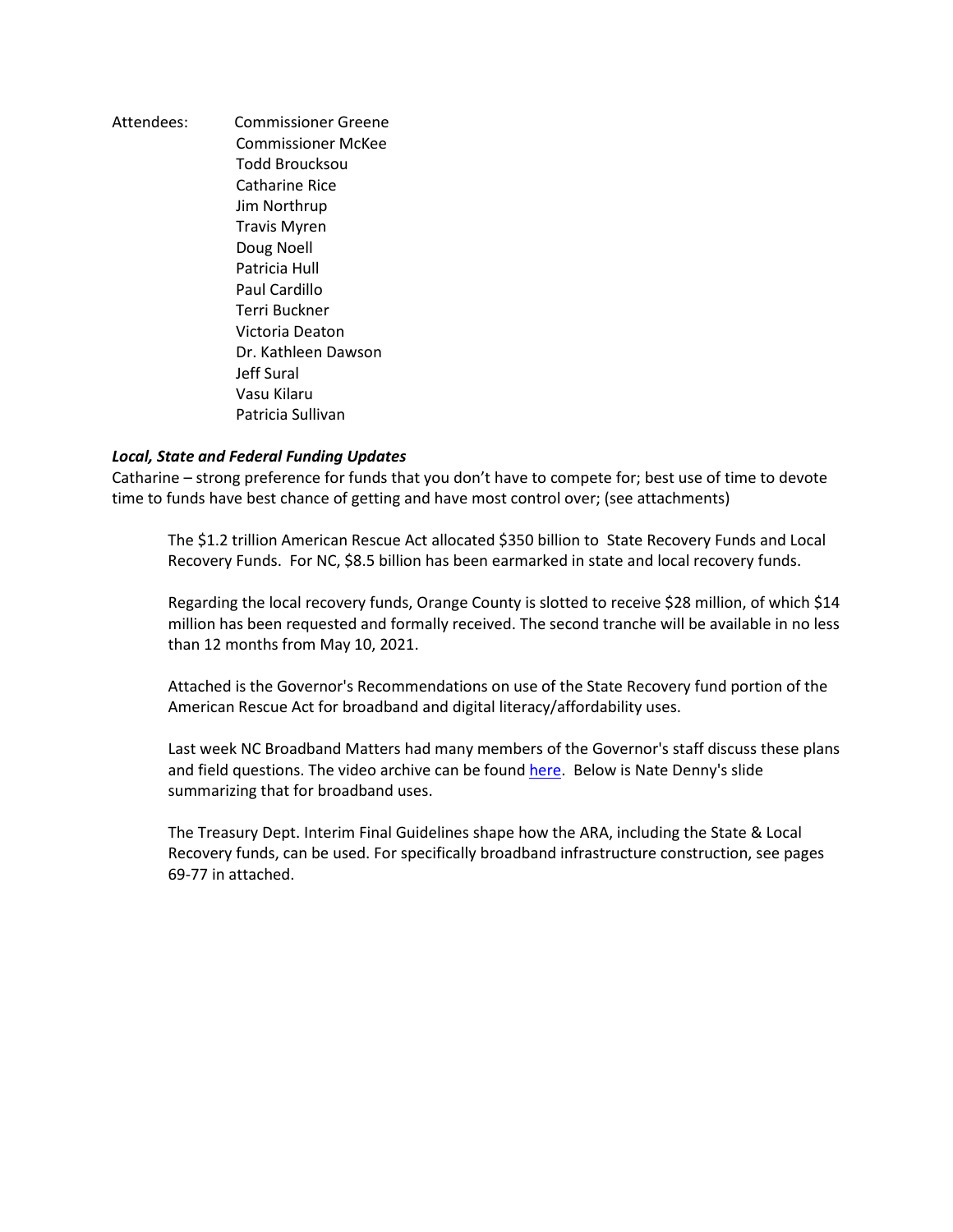## **Approach & Initiative Investment**

Governor Cooper proposes closing the digital divide with a \$1.2 billion state investment, using funds from the American Rescue Plan, in the following areas to achieve digital equity in North Carolina. We will also leverage significant private sector investment.

| Infrastructure                            | <b>S600M</b>  | Ensure availability of internet service at speeds of at least 100/20 Mbps for<br>more than 98% of North Carolina households.                                                     |
|-------------------------------------------|---------------|----------------------------------------------------------------------------------------------------------------------------------------------------------------------------------|
|                                           | <b>\$350M</b> | <b>GREAT Grant 2.0</b><br>٠                                                                                                                                                      |
|                                           | \$150M        | Competitive Bidding<br>٠                                                                                                                                                         |
|                                           | <b>S100M</b>  | Stop Gap Solutions<br>۰                                                                                                                                                          |
| <b>Affordability</b>                      | <b>\$420M</b> | Lower cost barriers for North Carolinians.                                                                                                                                       |
| <b>Digital Literacy</b><br>and Enablement | <b>S165M</b>  | Improve awareness and enable North Carolinians to realize the benefits of high-speed<br>internet through digital literacy and upskilling aimed at accessing the digital economy. |
|                                           | \$70M         | Device Support and Break-Fix Services<br>٠                                                                                                                                       |
|                                           | <b>\$95M</b>  | Awareness and Digital Literacy<br>٠                                                                                                                                              |
| Administrative                            | \$15M         | Supplement existing state administrative capacity to support high-speed internet efforts.                                                                                        |

American Rescue Act Funds (\$1.2 trillion; \$350billion for state and local recovery funds; local recovery funds \$28million received directly from Fed (\$14million tranche already taken); state funds – Treasury Dept, relevant interim final guidelines ; stopgap funds for vendors that can't hit 100/20; state recovery piece \$420million for affordability; \$330 million for digital literacy; std aiming for is minimum 100/20 – aim for being able to measure results, all students having 100/20 by 2024. Have access to local recovery funds to use at our discretion (treasury interim final guidelines – includes definitions of underserved/unserved); Doug – question Emergency Connectivity Fund (through FCC) (up to \$250/device - separate from ARA) \$7.2billion for whole country; Emergency Broadband Fund \$3.2billion reimburse provider up to \$50/household; Terri – q for Doug => have a map of these students/staff?; 1460 student hotspots/170 staff where students didn't have good broadband access (all across area – White Cross and other areas across the district); Doug has addresses for these students/staff; asking for data and using it to justify need; in Treasury interim final guidelines, want funds used for underserved/unserved; networks where there is not "reliable" access to 25/3?? Homes that do not have access to reliable wired – systems have to be built to 100/100 symmetrical unless not possible then have to be built to 100/20 scalable; Terri – must provide metrics, serving unserved/underserved; governor's goal is to serve 100% of all students; bottom line – local recovery funds OC can control

## *RFP Review*

Jim – had quite a few comments; Terri – concerns; happy w/idea of making this a public/private partnership – county would own resources and someone would operate the resources in our name; include what costs to deploy/manage/maintain; ownership left intentionally vague in order to get interest on RFP – see what responses we'd get then go into contract phase; SG: language indeterminate but that's okay for now; EM: agree, no issue with County owning the infrastructure and leasing to vendor for modest fee (one that will be attractive to providers); if have questions once we get responses, can get more info from respondents; Jim – this RFP is looking for a turnkey solution and we can stipulate that we want ownership during contract phase – current RFP for provider to build/deploy/maintain internet service to 5000 homes – not for county to build fiber network; Terri's point – if we go with RFP as-is, we run the risk of getting responses then pulling out because they want to own the fiber themselves; Todd – can negotiate after responses received; Catharine – short term is 18 months; room in RFP for multiple service providers; Catharine – proposes just talking with providers rather than dusting off RFP for short term solution; Jeff – done this in dozens of counties, way we